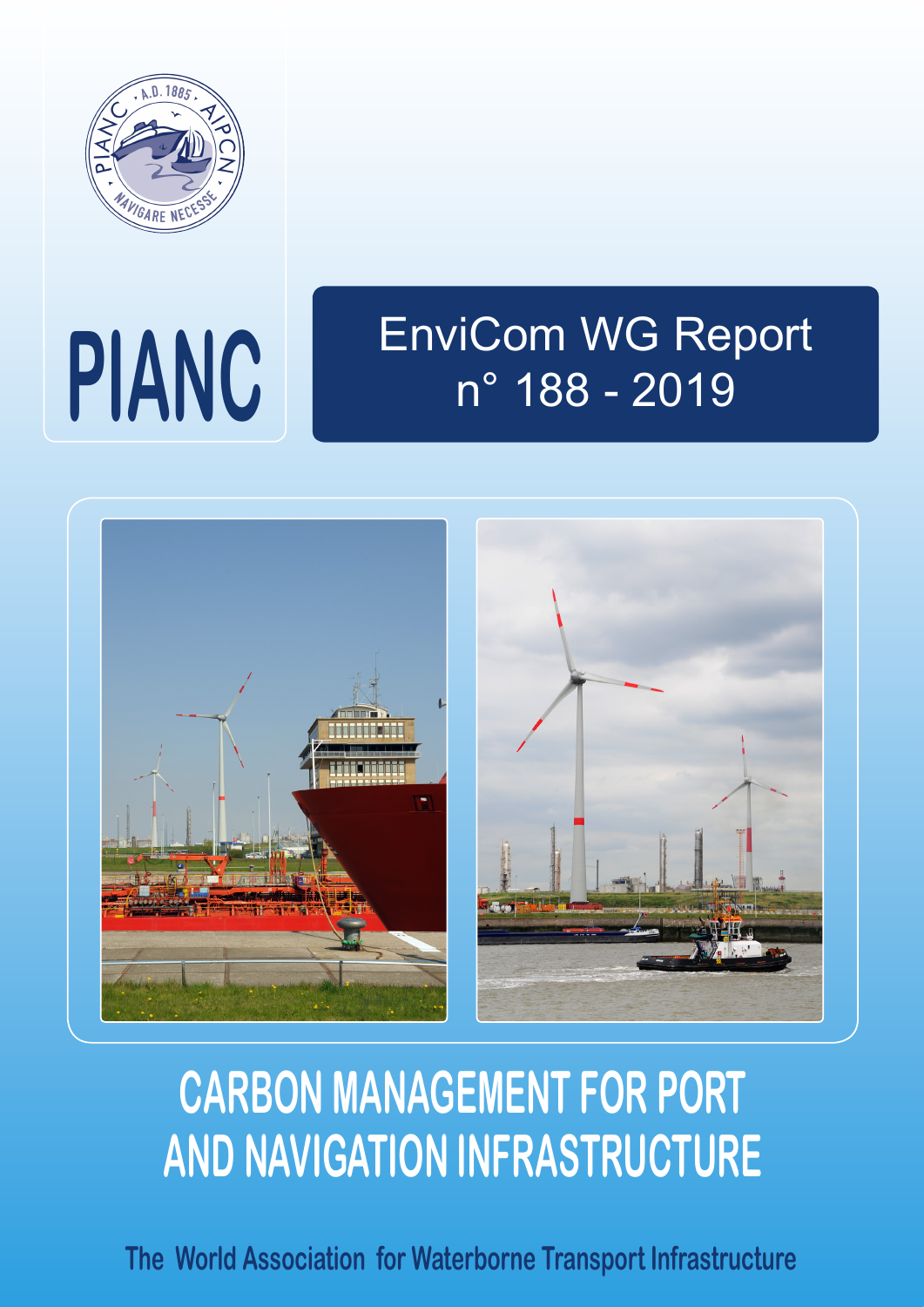



### **PIANC REPORT N° 188 ENVIRONMENTAL COMMISSION**

## **CARBON MANAGEMENT FOR PORT AND NAVIGATION INFRASTRUCTURE**

**2019**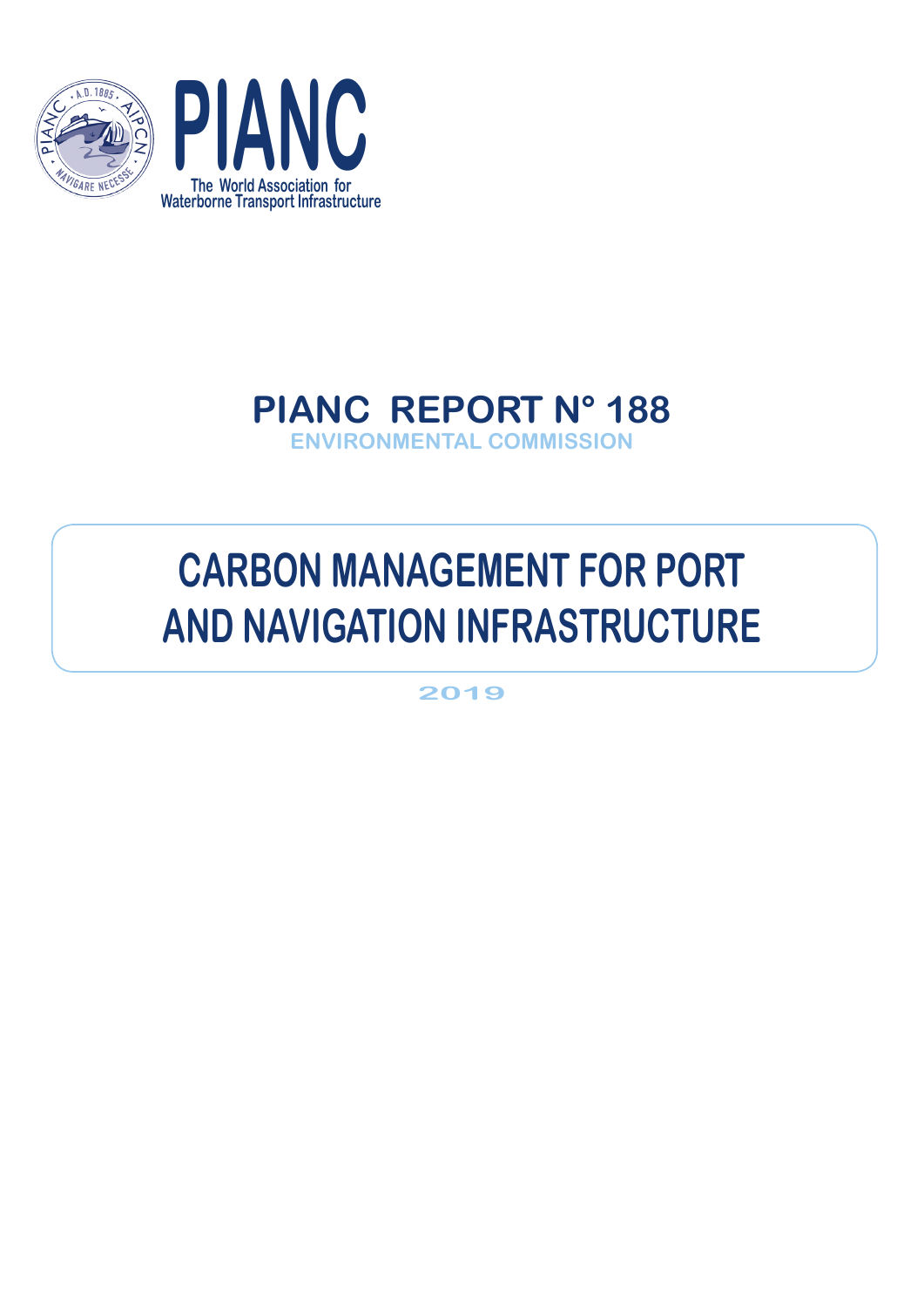PIANC has Technical Commissions concerned with inland waterways and ports (InCom), coastal and ocean waterways (including ports and harbours) (MarCom), environmental aspects (EnviCom) and sport and pleasure navigation (RecCom).

This report has been produced by an international Working Group convened by the Environmental Commission (EnviCom). Members of the Working Group represent several countries and are acknowledged experts in their profession.

The objective of this report is to provide information and recommendations on good practice. Conformity is not obligatory and engineering judgement should be used in its application, especially in special circumstances. This report should be seen as an expert guidance and state-of-the-art on this particular subject. PIANC disclaims all responsibility in the event that this report should be presented as an official standard.

#### **PIANC Secrétariat Général Boulevard du Roi Albert II 20, B 3 B-1000 Bruxelles Belgique**

**http://www.pianc.org**

**VAT BE 408-287-945**

**ISBN 978-2-87223-264-2**

**© All rights reserved**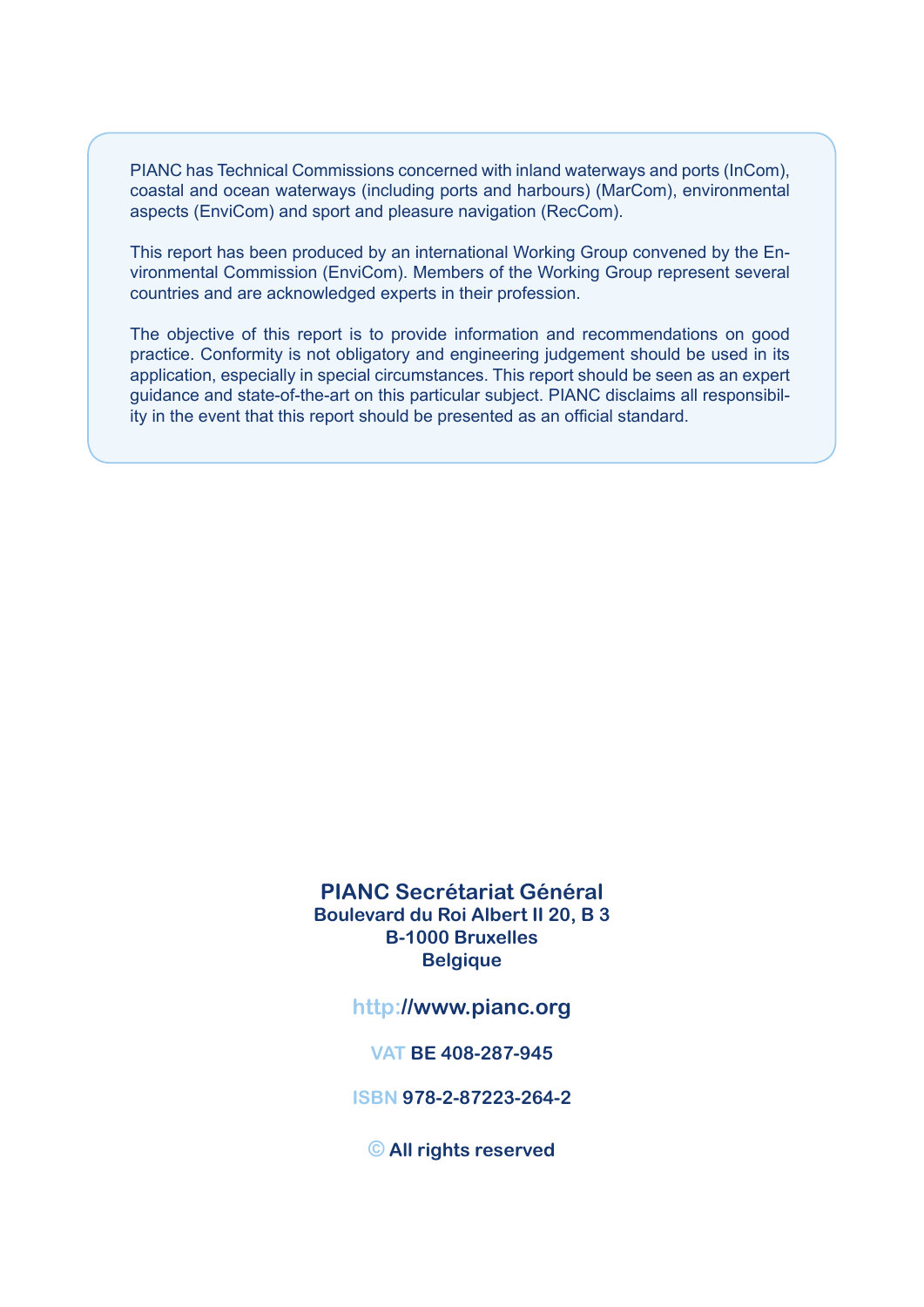#### **TABLE OF CONTENTS**

| 1            |         |                                                                                         |     |
|--------------|---------|-----------------------------------------------------------------------------------------|-----|
|              | 1.1     |                                                                                         |     |
|              | 1.2     |                                                                                         |     |
|              | 1.2.1   |                                                                                         |     |
|              | 1.2.1.1 |                                                                                         |     |
|              | 1.2.1.2 |                                                                                         |     |
|              | 1.2.2   |                                                                                         |     |
|              | 1.2.3   |                                                                                         |     |
|              | 1.2.4   |                                                                                         |     |
|              | 1.2.5   |                                                                                         |     |
|              | 1.2.6   |                                                                                         |     |
|              | 1.2.7   |                                                                                         |     |
| $\mathbf{2}$ |         |                                                                                         |     |
|              | 2.1     |                                                                                         |     |
|              | 2.1.1   |                                                                                         |     |
|              | 2.1.2   |                                                                                         |     |
|              | 2.1.3   |                                                                                         |     |
|              | 2.2     |                                                                                         |     |
|              | 2.2.1   |                                                                                         |     |
|              | 2.2.2   |                                                                                         |     |
|              | 2.3     |                                                                                         |     |
|              | 2.3.1   |                                                                                         |     |
|              | 2.3.2   |                                                                                         |     |
|              | 2.3.3   |                                                                                         |     |
|              | 2.3.4   | Carbon Sources and Sinks Associated with Ports and Navigation Infrastructure and Carbon |     |
|              |         |                                                                                         |     |
|              |         |                                                                                         |     |
|              | 2.3.5   |                                                                                         |     |
|              | 2.4     |                                                                                         |     |
|              | 2.5     |                                                                                         |     |
|              | 2.6     |                                                                                         |     |
|              | 2.6.1   |                                                                                         |     |
|              | 2.6.2   |                                                                                         |     |
|              | 2.6.3   |                                                                                         |     |
|              | 2.6.4   |                                                                                         |     |
|              | 2.6.5   |                                                                                         |     |
|              | 2.6.6   |                                                                                         |     |
|              | 2.7     |                                                                                         |     |
|              | 2.7.1   |                                                                                         |     |
|              | 2.7.2   |                                                                                         |     |
|              | 2.7.3   |                                                                                         |     |
| 3            |         | <b>EXISTING INITIATIVES ON CARBON EMISSION QUANTIFICATION.</b>                          | .28 |
|              | 3.1     |                                                                                         |     |
|              | 3.1.1   |                                                                                         |     |
|              | 3.1.2   |                                                                                         |     |
|              | 3.1.3   |                                                                                         |     |
|              | 3.1.4   |                                                                                         |     |
|              | 3.1.4.1 |                                                                                         |     |
|              | 3.1.4.2 |                                                                                         |     |
|              | 3.2     |                                                                                         |     |
|              | 3.2.1   |                                                                                         |     |
|              | 3.2.2   |                                                                                         |     |
|              | 3.2.3   |                                                                                         |     |
|              | 3.2.3.1 |                                                                                         |     |
|              | 3.2.3.2 |                                                                                         |     |
|              | 3.2.3.3 |                                                                                         |     |
|              | 3.2.3.4 |                                                                                         |     |
|              |         |                                                                                         |     |